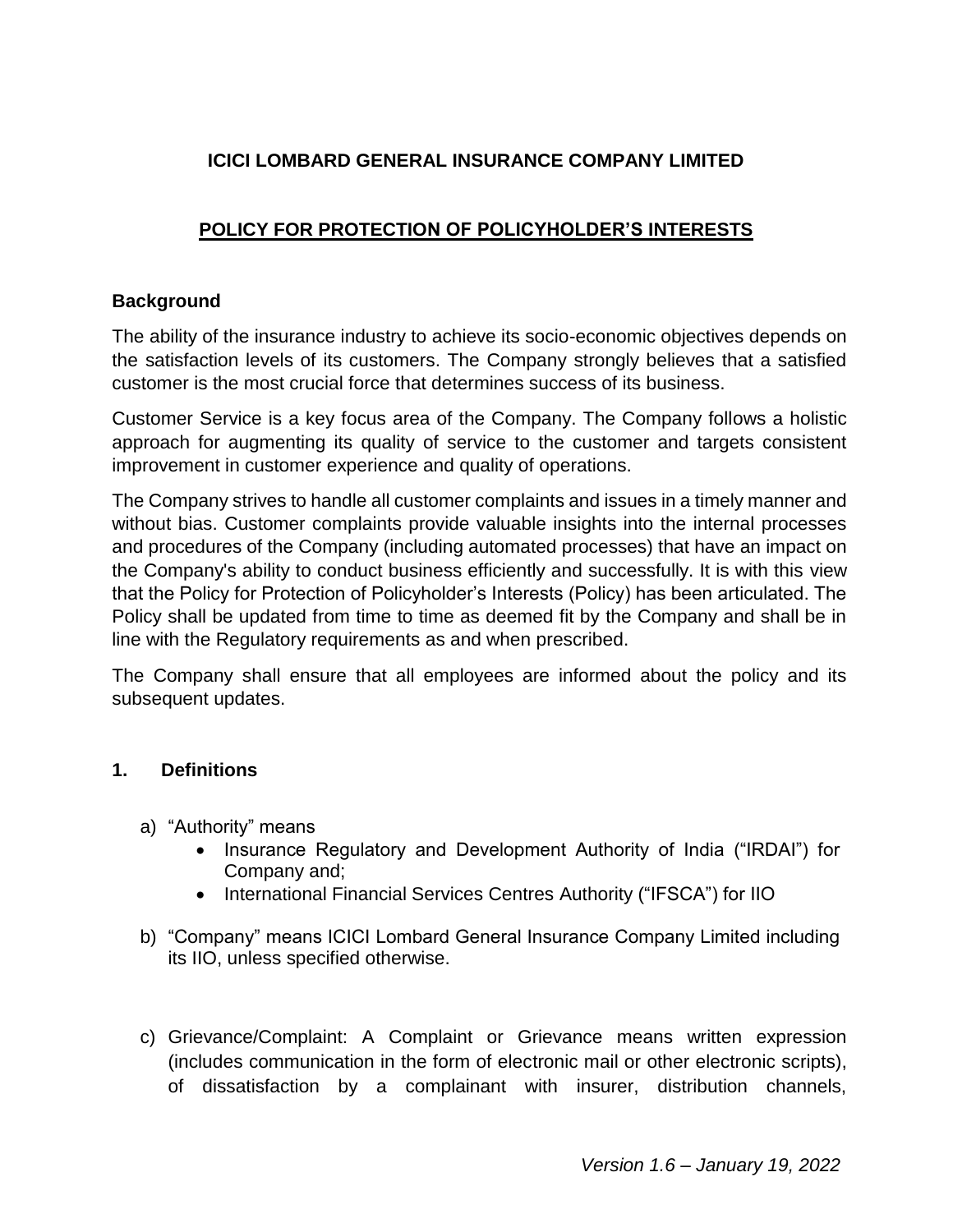intermediaries, insurance intermediaries or other regulated entities about an action or lack of action about the standard of service or deficiency of service of such insurer, distribution channels, intermediaries, insurance intermediaries or other regulated entities;

Explanation: An inquiry or request would not fall within the definition of the "complaint" or "grievance".

- d) "IIO" means International Financial Services Centres Insurance Office of the Company registered under the International Financial Services Centres Authority (Registration of Insurance business) Regulations, 2021 and situated at Gift City Gandhinagar, Gujarat.
- e) Inquiry: An "Inquiry" is defined as any communication from a customer for the primary purpose of requesting information about a company and/or its services.
- f) Regulations" means IRDAI (Protection of Policyholders' Interests Regulations, 2017), as amended from time to time, for the Company and/or International Financial Services Centres Authority (Registration of Insurance business) Regulations, 2021 and guidelines issued thereunder as amended from time to time, for the IIO, as the case may be.
- g) Request: A "Request" is defined as any communication from a customer soliciting a service such as a change or modification in the policy.
- h) Unclaimed Amounts: "Unclaimed Amount" shall include any amount held by insurers but payable to policyholders or beneficiaries, including interest accrued thereon, remaining unclaimed beyond six months from the due date or settlement date of such amount, whichever is earlier.

*Explanation 1* – unclaimed amounts may arise in respect of death claim, health benefit claim, maturity claim, survival benefit, surrenders/ foreclosures, premium due for refund, premium deposit not adjusted against premium and indemnity claims.

*Explanation 2* – In case of general and standalone health insurers, any premium received in advance/ deposits/ unallocated premium during the currency of the insurance policy shall not be considered as unclaimed amount. However, where the premium received in advance/ unallocated premium has neither been set off/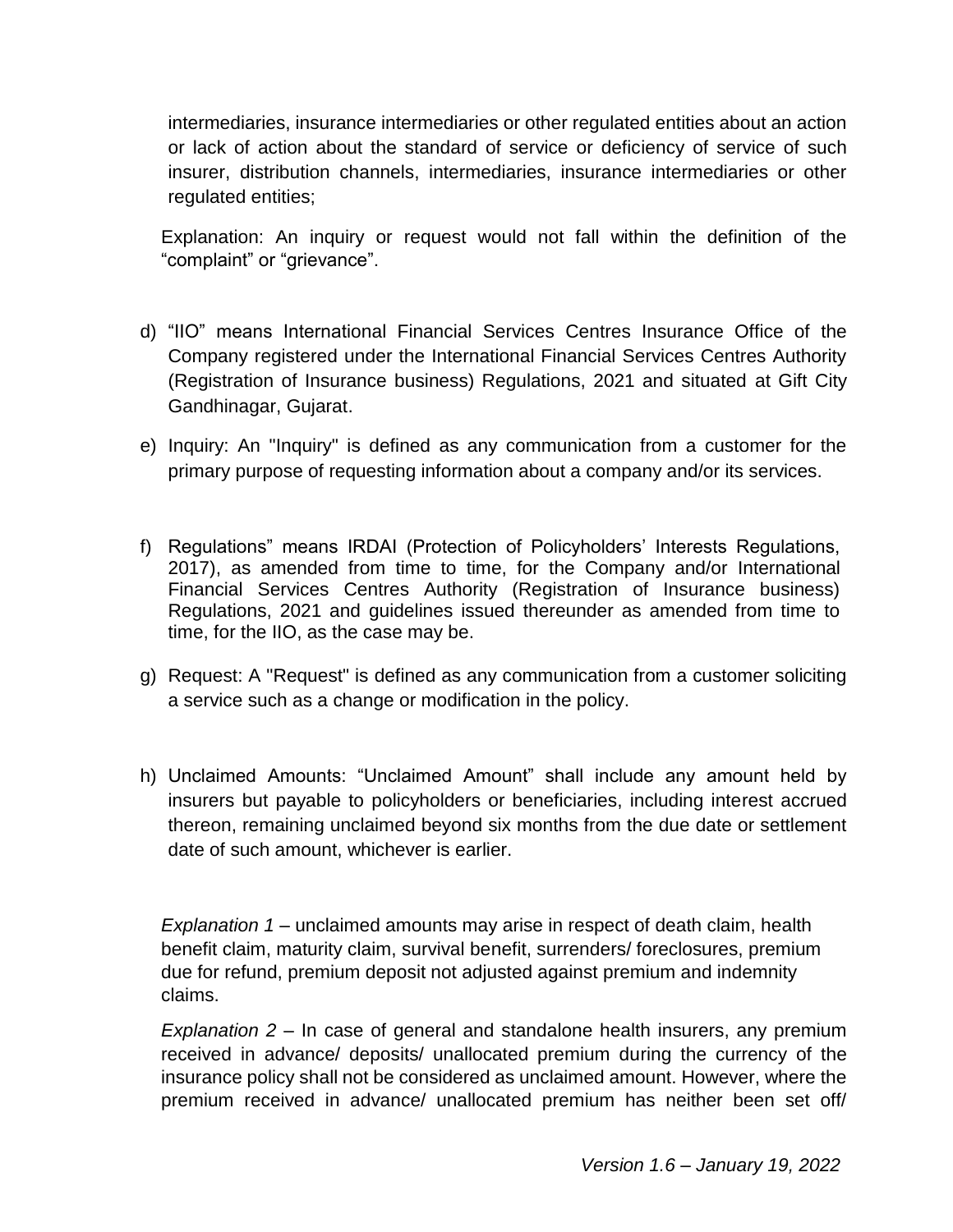adjusted against the premium during the currency of the policy nor has been refunded within six month from expiry of the policy, such amount shall be considered as unclaimed amount.

#### **2. Objectives**

The objective of the Policy is to ensure that:

- All customers are treated fairly at all times.
- All complaints, critical requests and issues raised by customers are dealt with courtesy and resolved on time.
- The system and procedures for receiving, registering and disposal of grievances are unambiguously laid down
- The grievance redressal procedure is made available to the customers. Customers are made completely aware of their rights so that they can opt for alternative remedies, if they are not fully satisfied with the response or resolution to their complaint by the Company.

#### **3. Customer Segments**

Segmentation of customers is done in the following ways:

- Corporate segment
	- Large Corporate
	- Small and Medium Enterprise (SME)
- Retail segment
- Government segment
- Rural segment

# **4. Approach Towards Customer Service**

**a. Customer Approach:** Based on the requirements, the strategy that best suits a particular segment shall be adopted. For example, the approach for Rural segment needs to be local in nature, for Corporate segment the approach needs to be relationship based whereas for Retail segment it needs to be multi-channel and centralized. The guiding principles of the approach to customer service in all these segments shall be as follows: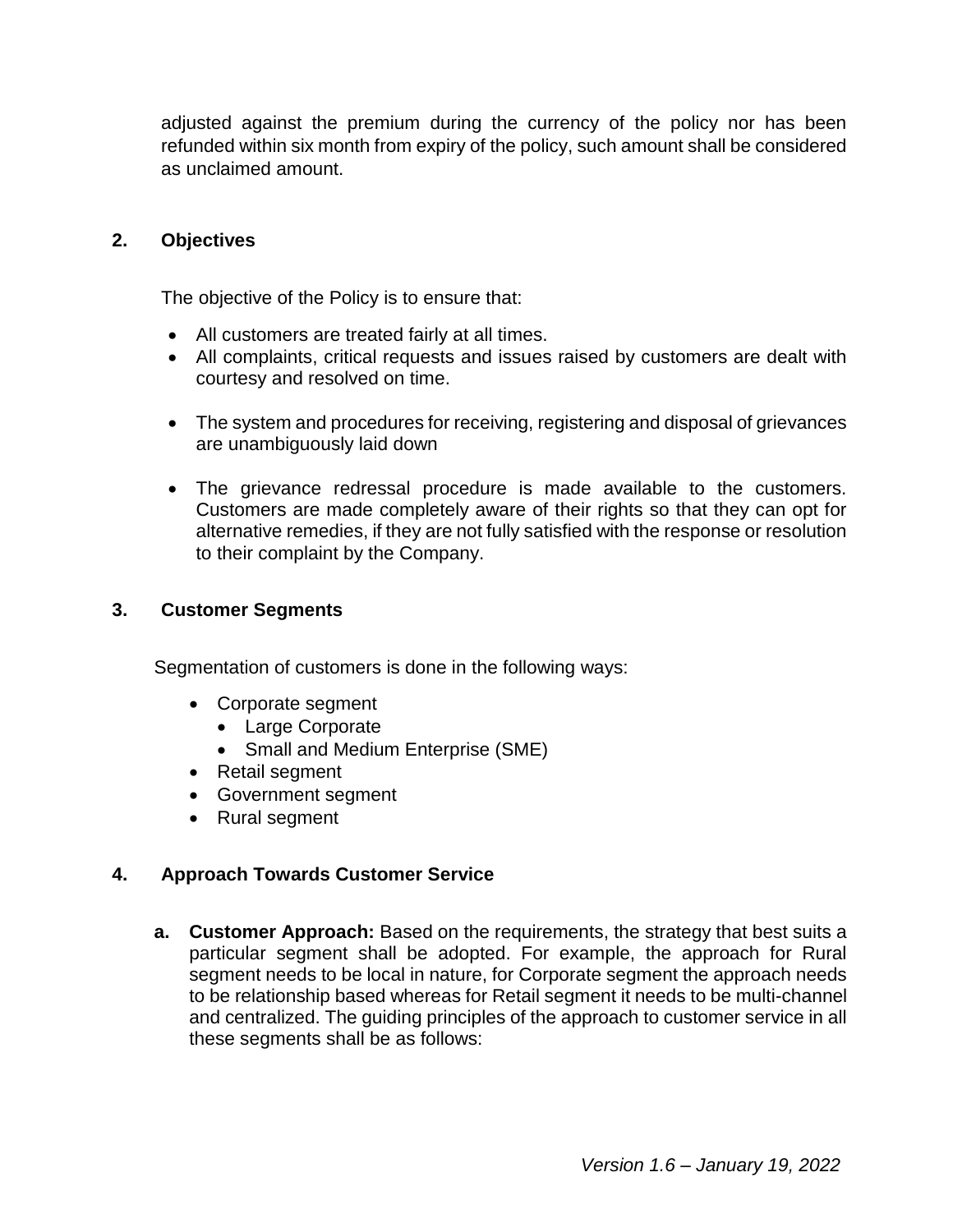**i. Customer Education:** The Company shall undertake several initiatives for educating and enhancing insurance awareness amongst its customers, prospective customers and the general public at large about the company's products, the benefits derived thereunder; customer's rights in accordance with the Insurance Awareness Policy as adopted by the Company.

# **ii. Customer Communication:**

- **Transparency:** The customer shall be provided with information regarding the channels he can access in order to service his requirements and resolve his issues. In addition', the turn-around- time for the redressal of issues and the expectations on investigation and resolution also need to be transparently communicated.
- **Accessibility:** The strategy of the Company is to enable customers to avail of services through multiple channels, which shall provide uniform service delivery. Customers can use Branch Offices including IIO Office, Call Centre, Internet, e-mail and regular post for forwarding their requests, issues or complaints.
- **Escalation:** Customer shall be informed as to how he can escalate his complaint to the next level in case he is not satisfied with the resolution provided by the current level.
- **iii. Customer feedback:** Mechanisms to obtain customer feedback on a regular basis and derive actions from such feedback shall be put in place to check the current level of customer service, trends over a period of time and to take appropriate steps towards meeting customer expectations and for enhancing customer service standards for speedy resolution of customer complaints.
- **iv. Products Features:** The Company shall also ensure that during policy solicitation and sale stages, the prospects are fully informed and made aware of the benefits of the product being sold vis-à-vis the product features attached thereto and the terms and conditions of the product so that the benefits / returns of the product are not mis-stated / mis-represented.
- **v. Publicizing of Grievance Redressal procedure:** The Company shall publicize its grievance procedure, service parameters and turnaround times and ensure that it is specifically made available on its website and at its offices. Any change in the service parameters and turnaround times as approved by the Board of Directors shall be updated on the company website.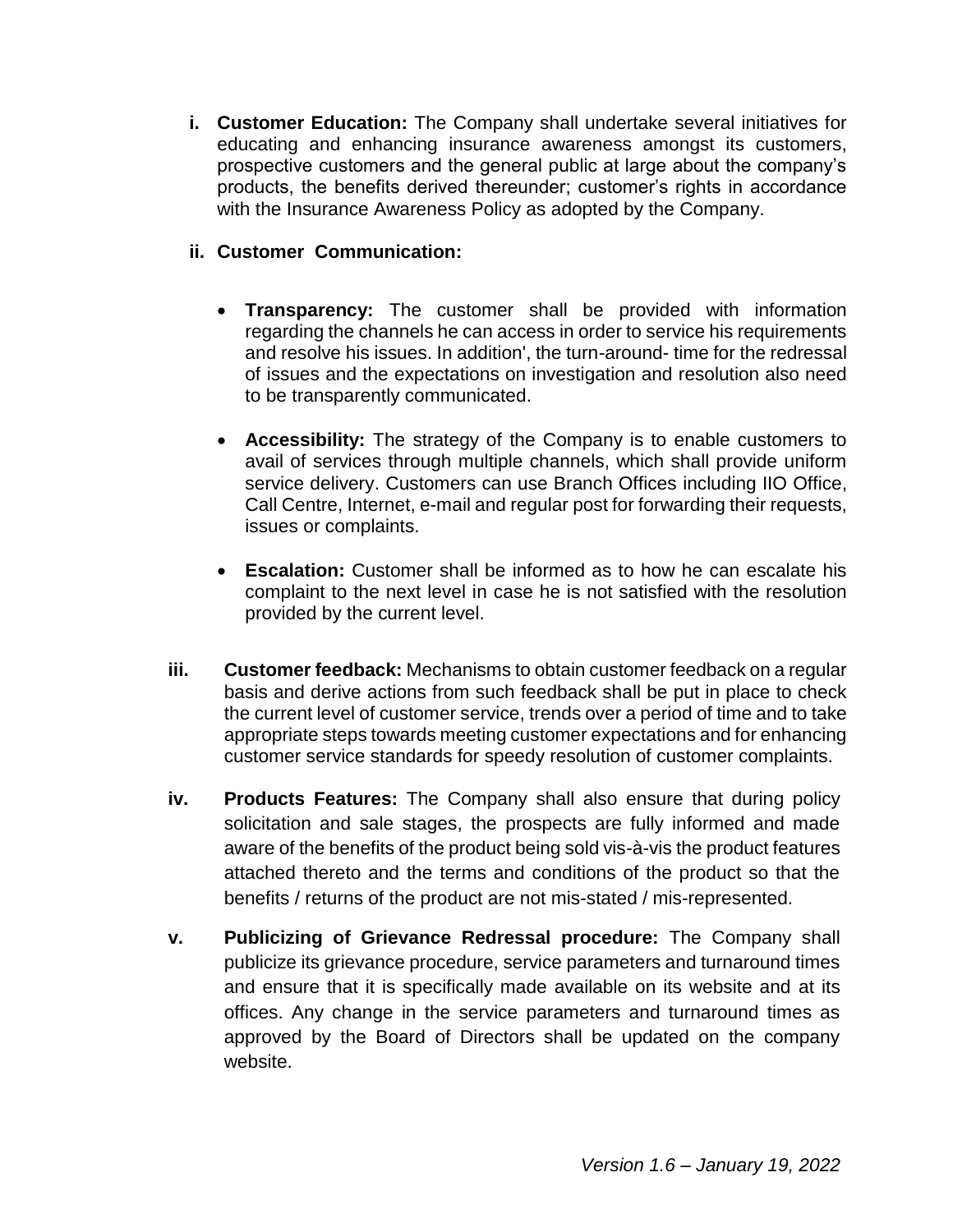# **b. Internal Approach:**

- Service Parameter: Every category of Customer Request and Customer Complaint shall have pre-defined turnaround time (TAT) in compliance with the IRDA Guidelines for Grievance Redressal by Insurance Companies dated July 27, 2010 and forms part of this policy as Annexure-3. The company's policy, service parameters, turnaround times, grievance redressal procedures shall be made available to the customers and will also be uploaded on the Company's website to ensure that customers are made completely aware of their rights so that they can opt for alternative remedies if they are not fully satisfied with the company's response or resolution to their complaint.
- **i. Resolution:** The following shall be defined:
	- Quality of resolution: Standards of what constitutes quality resolution and what is considered as a valid closure.
	- Responsibility for resolution: The responsibility of resolution at every level starting from the business head.
	- Escalation: Escalation mechanism to ensure that the issues, which are not resolved, are put up to the next level. All channels and functions shall put an internal escalation mechanism in place.

Central as well as local teams within the organization shall be set- up to ensure monitoring of quality of resolution, turn-around time and adherence to the above processes.

**ii. Process improvements:** The product, service and channel teams shall ensure that the information on customer complaints and issues is utilized to improve processes. A root cause analysis shall be done to ensure that process fixes are put in place so that similar issues do not recur. The Service Quality team, shall circulate reports to the senior management regarding the action taken in this regards.

# **iii. Employee training and awareness:**

 Employees form an important link in the chain of customer interaction. They may be directly dealing with the customers or may be indirectly responsible for certain activities relating to the customer service. Employees who are directly involved with the customers shall be trained on an ongoing basis on products, services and processes of the Company. Necessary steps and training shall be undertaken to build and strengthen the customer service orientation in the Company.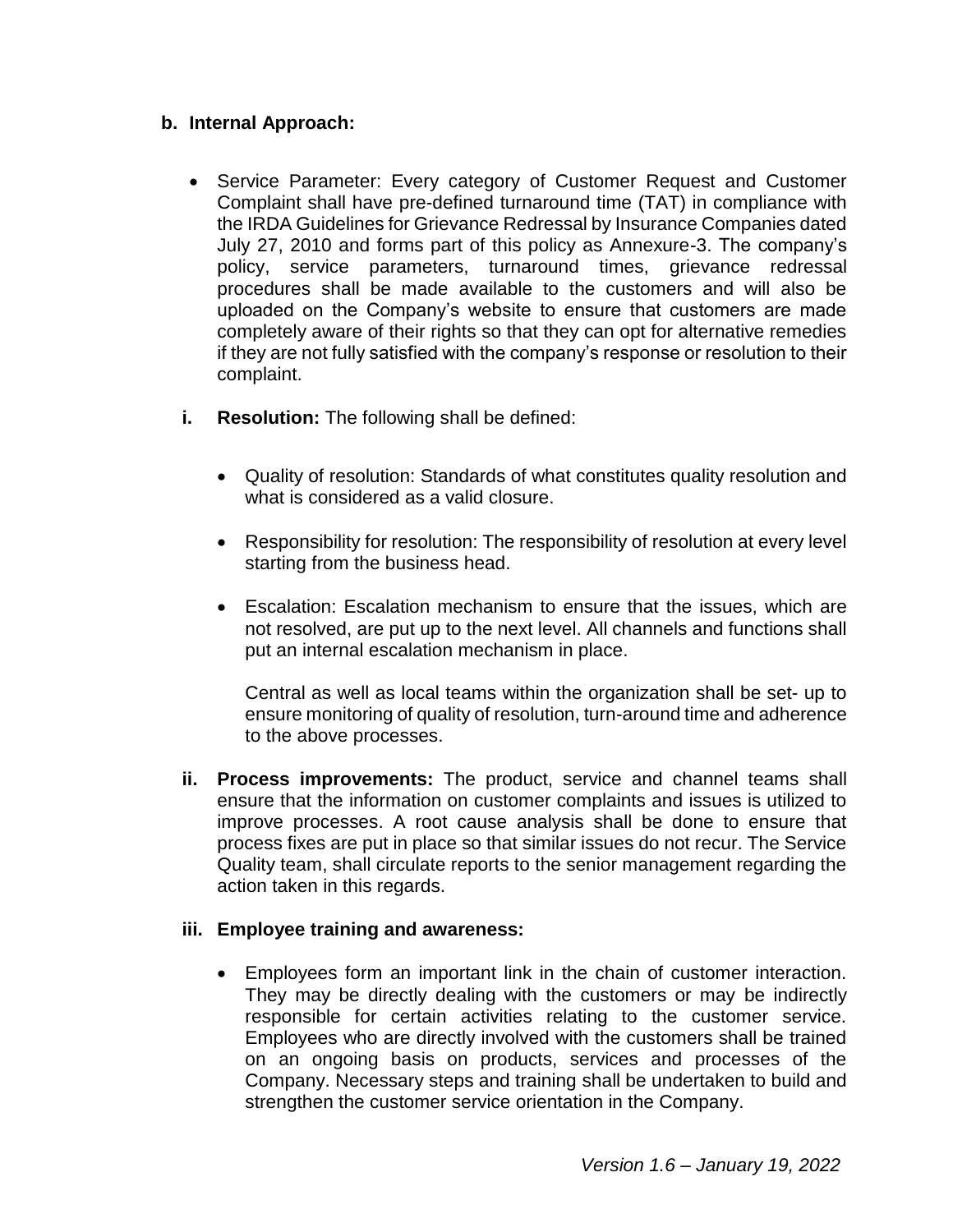- Requests, Grievance, Complaint and enquiries as defined under the Policy shall be clearly and unambiguously spelt out and understood by the employees to ensure uniformity and standardization in approach.
- Employees shall be trained on the basics of handling and resolving customer issues like capturing complaints in the system deployed for the purpose and informing customers of the resolution time. The Employee resolving customer issues shall be aware of the impact the resolution will have on the customer. Issues or complaints shall be resolved based on the following principles:
	- **Prompt response within the stipulated time frame**
	- **Maximization of customer retention at minimum cost**
	- **Correction of mistakes and errors quickly**
	- Changes in the processes to improve customer satisfaction
- **iv. Performance management:** It is essential to emphasize the importance of customer service at all levels, share relevant information and reports and conduct self-audits of service performance. In order to ensure this, adequate weightage shall be given in performance management at all levels including those interacting and interfacing the customer, back offices, and support functions.
- **v. Confidentiality of customer information:** The Company shall at all times maintain total confidentiality of Policyholder information so obtained and shall not disclose to anyone not authorized to receive unless such disclosure is required by law and/or is required to be made to any statutory authorities.

# **5. Operating Structure for Customer Service**

- **a. Board level focus:** The Board of Directors of the Company have constituted a Committee namely 'Policyholder Protection Committee'. The Policyholder Protection Committee shall review Customer Service initiatives and deliberate on measures for enhancing the quality of customer service and improvement in overall service levels.
- **b. Reporting requirements:** Based on definitions of requests, critical requests and complaints, data shall be maintained by the respective teams at a central point for reporting to senior authorities of the Company as well as to external regulatory authorities.
- **c. Grievance Redressal Officer (GRO):** The Company has appointed and shall keep appointed a designated "Grievance Redressal Officer" at a Senior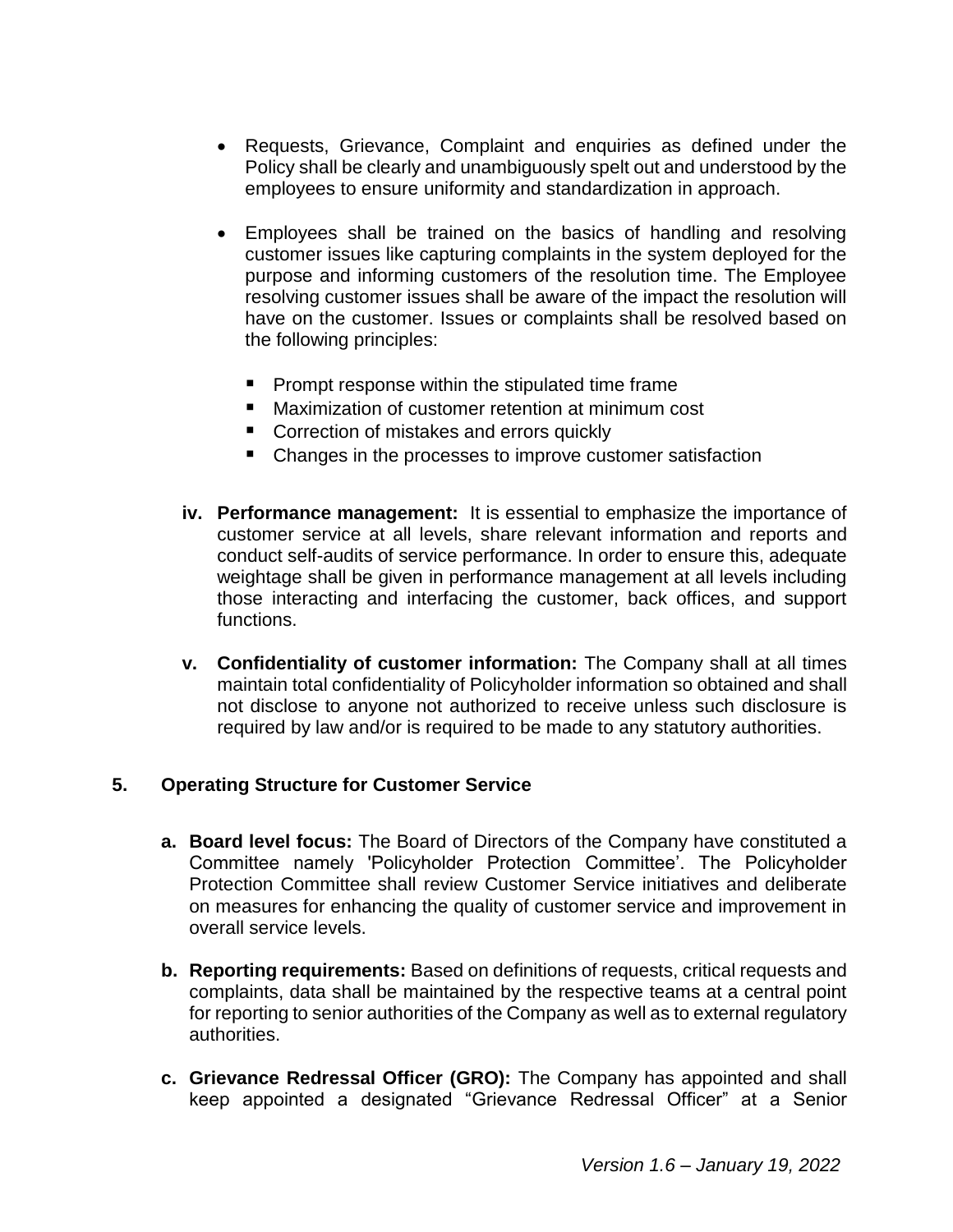Management Level at its corporate office. The Company shall also designate a Grievance Officer in all its branch offices, including IIO office, to whom a complaint can be raised. The contact details of the GRO shall be published on the website of the Company along with contact details of the Grievance officer of all branch offices and shall also be displayed on the notice board of respective offices.

**d. Ombudsman Office:** Every branch office of the Company, including IIO office, shall display in a prominent place, the name, address and other contact details of the insurance ombudsman within whose jurisdiction the branch office falls.

# **6. Grievance Redressal System and procedure**

The procedure for effective redressal of Grievances of the customers (complainants) shall be as under:

- a. A written acknowledgement to a complainant shall be sent within 3 working days of receipt of grievance.
- b. The acknowledgement shall contain name and designation of the employee who will deal with the grievance.
- c. The acknowledgement shall also contain the details of the company's grievance redressal procedure and time taken for resolution of disputes.
- d. If the grievance is resolved within 3 working days the resolution shall be communicated to the complainant along with the acknowledgement.
- e. Where the grievance is not resolved within 3 working days, it shall be resolved within 2 weeks of receipt of the complaint and a final letter of the resolution shall be send to the complainant.
- f. A written response on redressal or rejection of the complaint shall be sent within 2 weeks along with the reasons for the same.
- g. The complainant shall be informed about how he/she may pursue the complaint, if dissatisfied.
- h. It shall be informed to the complainant that the complaint shall be regarded as closed if no response is received by the complainant within 8 weeks from the date of receipt of the complaint.

# **7. Closure of Grievance**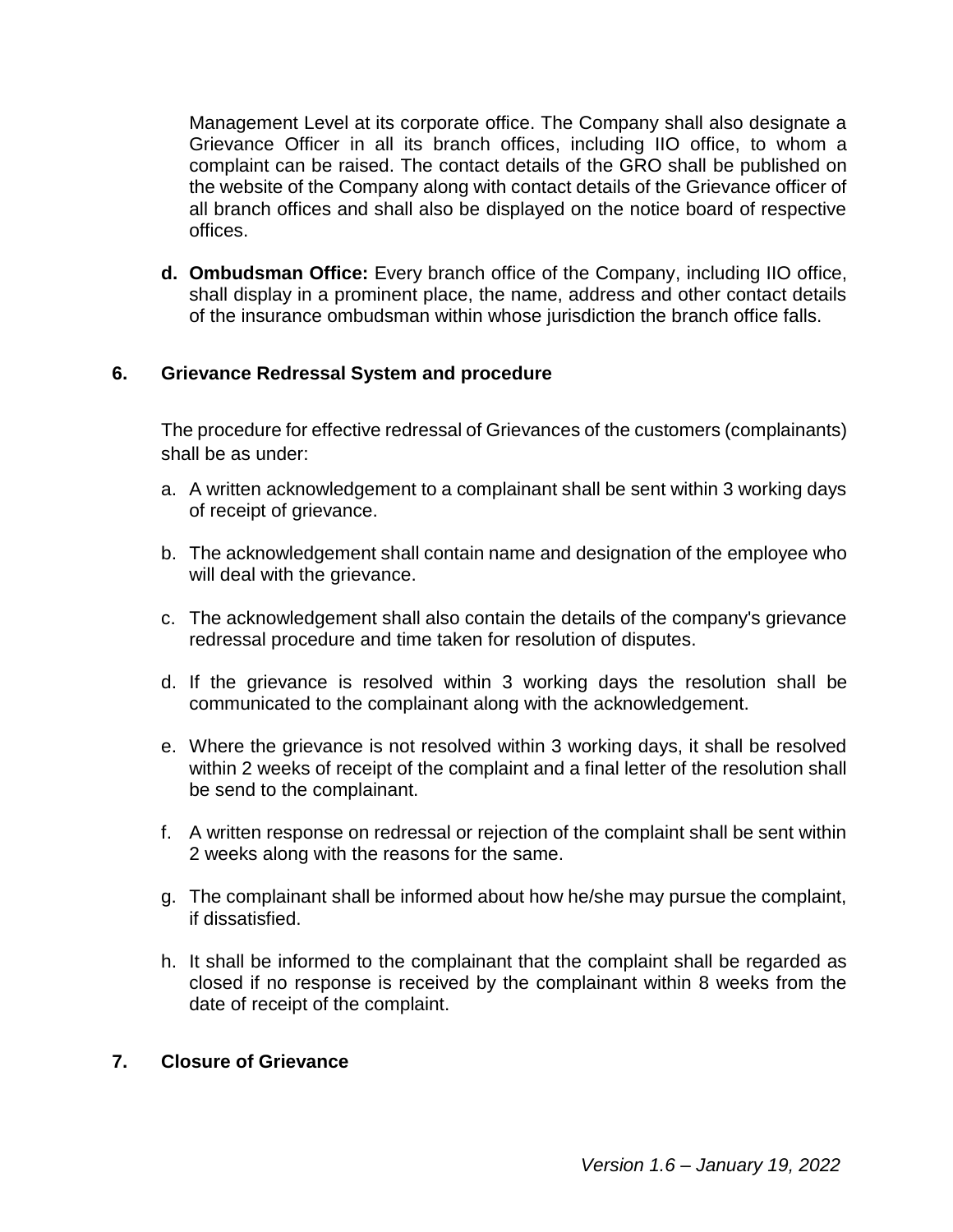A complaint shall be considered as disposed of and closed when:

- a. The request of the complainant is fully acceded.
- b. The complainant has indicated in writing acceptance of the response of the insurer.
- c. The complainant has not responded within 8 weeks of the company's written response.
- d. The Grievance Redressal Officer has certified that the company has discharged its contractual, statutory and regulatory obligations and therefore complaint can be closed.
- e. In the event, the grievance is not resolved in favour of the policyholder or partially resolved in favour of the policyholder, the Company shall inform the complainant of the option to take up the matter before insurance ombudsman giving details of the name and address of the Ombudsman of competent jurisdiction.

# **8. Statutory/Regulatory Compliance**

Detailed procedures for handling issues relating to customer service (as specified in section 5 (b) above) shall be laid down separately with the approval of Grievance Officer. These procedures shall take into account the applicable regulatory requirements including the necessity of speedy resolution of customer complaints.

The procedures shall also adhere to statutory guidelines as applicable to customer service.

# **9. Unclaimed amounts of Policyholders**

The company shall take all necessary steps to reduce the unclaimed amounts of policyholders. Any unclaimed amount remaining for a period of over 10 years shall be transferred to the Senior Citizen's Welfare Fund (SCWF) set up by the Government of India as part of the Finance Act 2015.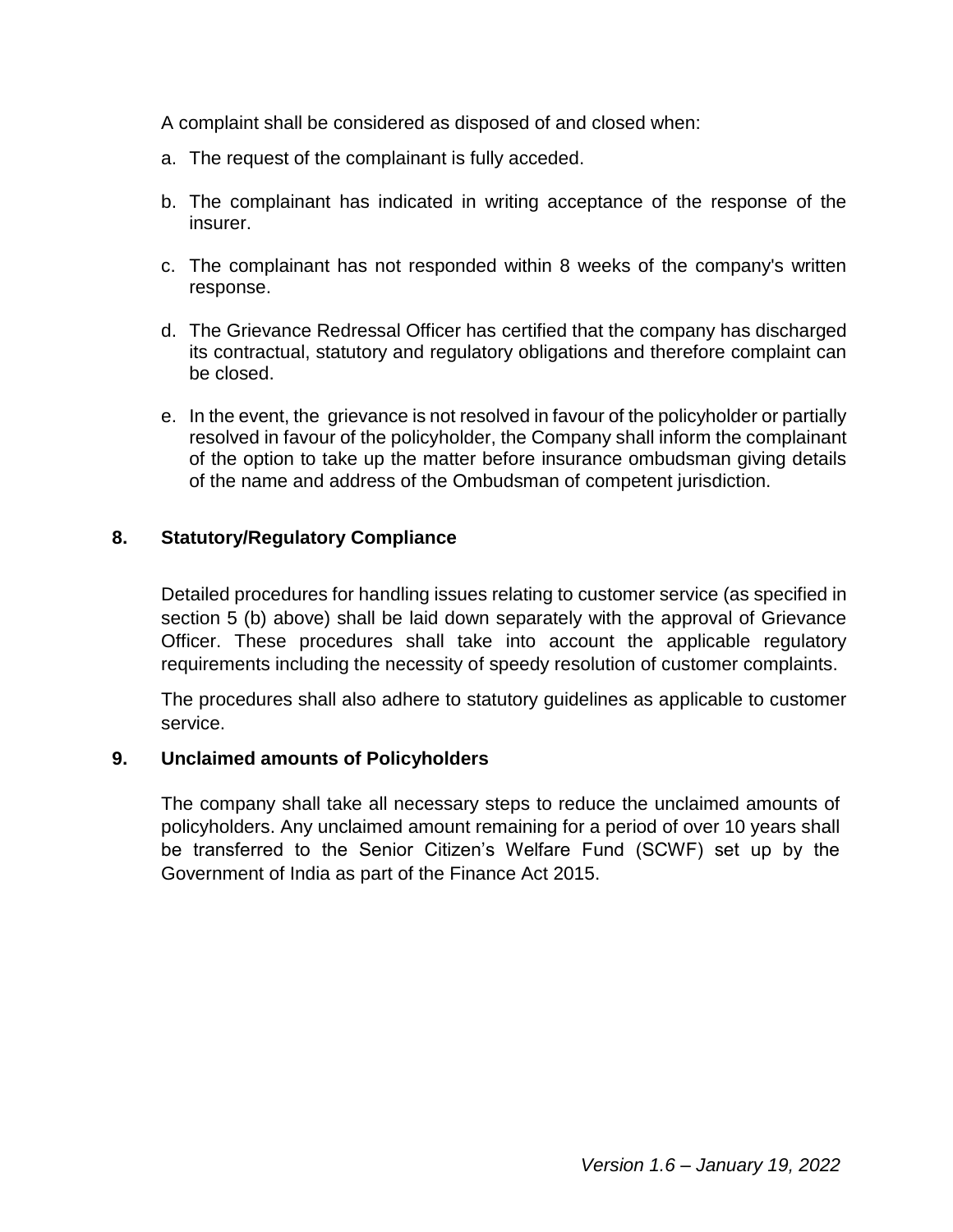# Annexure - 3 Servicing TATs

| S.No         | Description                                                                                                  | Mapping of PPI Provisions to classification structure                                                                                                                                                                                                                                                                                                                                                                                                                                                                                                                                                                                                                                                                                                                                                                                                                                                                                                                                                                                                                                                                                                                                                                                                                                                                                                                                                               | <b>Servicing TATs</b> |
|--------------|--------------------------------------------------------------------------------------------------------------|---------------------------------------------------------------------------------------------------------------------------------------------------------------------------------------------------------------------------------------------------------------------------------------------------------------------------------------------------------------------------------------------------------------------------------------------------------------------------------------------------------------------------------------------------------------------------------------------------------------------------------------------------------------------------------------------------------------------------------------------------------------------------------------------------------------------------------------------------------------------------------------------------------------------------------------------------------------------------------------------------------------------------------------------------------------------------------------------------------------------------------------------------------------------------------------------------------------------------------------------------------------------------------------------------------------------------------------------------------------------------------------------------------------------|-----------------------|
|              | (1) Proposal Related                                                                                         |                                                                                                                                                                                                                                                                                                                                                                                                                                                                                                                                                                                                                                                                                                                                                                                                                                                                                                                                                                                                                                                                                                                                                                                                                                                                                                                                                                                                                     |                       |
| 1            | Insurer collected premium - Issued policy<br>without any proposal or confirmation in<br>writing from Insured | 4 (1) Except in cases of a marine insurance cover, where current market<br>practices do not insist on a written proposal form, in all cases, a proposal for<br>grant of a cover, either for life business or for general business, must be<br>evidenced by a written document. It is the duty of an insurer to furnish to the<br>insured free of charge, within 30 days of the acceptance of a proposal, a copy<br>of the proposal form.                                                                                                                                                                                                                                                                                                                                                                                                                                                                                                                                                                                                                                                                                                                                                                                                                                                                                                                                                                            | 30 days               |
|              | Insurer accepted premium and then<br>rejected the proposal                                                   | 3(5) In the process of sale, the insurer or its agent or any intermediary shall<br>act according to the code of conduct prescribed by:                                                                                                                                                                                                                                                                                                                                                                                                                                                                                                                                                                                                                                                                                                                                                                                                                                                                                                                                                                                                                                                                                                                                                                                                                                                                              |                       |
| $\mathbf{2}$ |                                                                                                              | i) the Authority<br>ii) the Councils that have been established under section 64C of the Act and                                                                                                                                                                                                                                                                                                                                                                                                                                                                                                                                                                                                                                                                                                                                                                                                                                                                                                                                                                                                                                                                                                                                                                                                                                                                                                                    | 10 days               |
|              |                                                                                                              | iii) the recognized professional body or association of which the agent or<br>intermediary or insurance intermediary is a member.                                                                                                                                                                                                                                                                                                                                                                                                                                                                                                                                                                                                                                                                                                                                                                                                                                                                                                                                                                                                                                                                                                                                                                                                                                                                                   |                       |
| 3            | Insurer not furnishing proposal copy after<br>acceptance of risk                                             | Refer S.No. 1                                                                                                                                                                                                                                                                                                                                                                                                                                                                                                                                                                                                                                                                                                                                                                                                                                                                                                                                                                                                                                                                                                                                                                                                                                                                                                                                                                                                       | 30 days               |
| 4            | Insured does not know the scope of<br>coverage and other terms where Proposal<br>form was filled up by Agent | A prospectus of any insurance product shall clearly state the scope of<br>benefits, the extent of insurance cover and in an explicit manner explain the<br>warranties, exceptions and conditions of the insurance cover and, in case of<br>life insurance, whether the product is participating (with-profits) or non-<br>participating (without-profits). The allowable rider or riders on the product<br>shall be clearly spelt out with regard to their scope of benefits, and in no<br>case, the premium relatable to all the riders put together shall exceed 30% of<br>the premium of the main product.<br>11 (1) The requirements of disclosure of "material information" regarding a<br>proposal or policy apply, both to the insurer and the insured.<br>(2) The policyholder shall assist the insurer, if the latter so requires, in the<br>prosecution of a proceeding or in the matter of recovery of claims which the<br>insurer has against third parties.<br>(3) The policyholder shall furnish all information that is sought from him by<br>the insurer and also any other information which the insurer considers as<br>having a bearing on the risk to enable the latter to assess properly the risk<br>sought to be covered by a policy.<br>(4) Any breaches of the obligations cast on an insurer or insurance agent or<br>insurance intermediary in terms of these regulations may enable the | 10 days               |
| 5            | Proposal form given by Insured was                                                                           | Authority to initiate action against each or all of them, jointly or severally,<br>under the Act and/or the Insurance Regulatory and Development Authority<br>Act, 1999.<br>Refer S.No. 2                                                                                                                                                                                                                                                                                                                                                                                                                                                                                                                                                                                                                                                                                                                                                                                                                                                                                                                                                                                                                                                                                                                                                                                                                           | 10 days               |
|              | tampered by Agent / Insurer<br>r Note Related                                                                |                                                                                                                                                                                                                                                                                                                                                                                                                                                                                                                                                                                                                                                                                                                                                                                                                                                                                                                                                                                                                                                                                                                                                                                                                                                                                                                                                                                                                     |                       |
| 6            | Cover Note not received                                                                                      | Refer S.No. 2                                                                                                                                                                                                                                                                                                                                                                                                                                                                                                                                                                                                                                                                                                                                                                                                                                                                                                                                                                                                                                                                                                                                                                                                                                                                                                                                                                                                       | 10 days               |
| 7            | Scope of cover not explained                                                                                 | A prospectus of any insurance product shall clearly state the scope of<br>benefits, the extent of insurance cover and in an explicit manner<br>explain the warranties, exceptions and conditions of the insurance                                                                                                                                                                                                                                                                                                                                                                                                                                                                                                                                                                                                                                                                                                                                                                                                                                                                                                                                                                                                                                                                                                                                                                                                   | 10 days               |
|              | <b>licy Related</b>                                                                                          |                                                                                                                                                                                                                                                                                                                                                                                                                                                                                                                                                                                                                                                                                                                                                                                                                                                                                                                                                                                                                                                                                                                                                                                                                                                                                                                                                                                                                     |                       |
| 8            | Certificate of Insurance / Policy not                                                                        | Refer S.No. 2                                                                                                                                                                                                                                                                                                                                                                                                                                                                                                                                                                                                                                                                                                                                                                                                                                                                                                                                                                                                                                                                                                                                                                                                                                                                                                                                                                                                       | 10 days               |
|              | received by the Insured<br>Details incomplete in the policy.                                                 | 7(1) A general insurance policy shall clearly state:<br>(a) the name(s) and address(es) of the insured and of any bank(s) or<br>any other person having financial interest in the subject matter of<br>insurance;<br>(b) full description of the property or interest insured;<br>(c) the location or locations of the property or interest insured under                                                                                                                                                                                                                                                                                                                                                                                                                                                                                                                                                                                                                                                                                                                                                                                                                                                                                                                                                                                                                                                           | 10 days               |
| 9            |                                                                                                              | the policy and, where appropriate, with respective insured values;<br>(d) period of Insurance;<br>(e) sums insured;<br>(f) perils covered and not covered;<br>(h) any franchise or deductible applicable;<br>(i) Nomination details to be noted                                                                                                                                                                                                                                                                                                                                                                                                                                                                                                                                                                                                                                                                                                                                                                                                                                                                                                                                                                                                                                                                                                                                                                     |                       |
|              |                                                                                                              | (i) Financier's Interest to be shown in policy                                                                                                                                                                                                                                                                                                                                                                                                                                                                                                                                                                                                                                                                                                                                                                                                                                                                                                                                                                                                                                                                                                                                                                                                                                                                                                                                                                      |                       |
| 10           | Details shown in policy or Add-on are<br>incorrect.                                                          | Refer S.No.9                                                                                                                                                                                                                                                                                                                                                                                                                                                                                                                                                                                                                                                                                                                                                                                                                                                                                                                                                                                                                                                                                                                                                                                                                                                                                                                                                                                                        | 10 days               |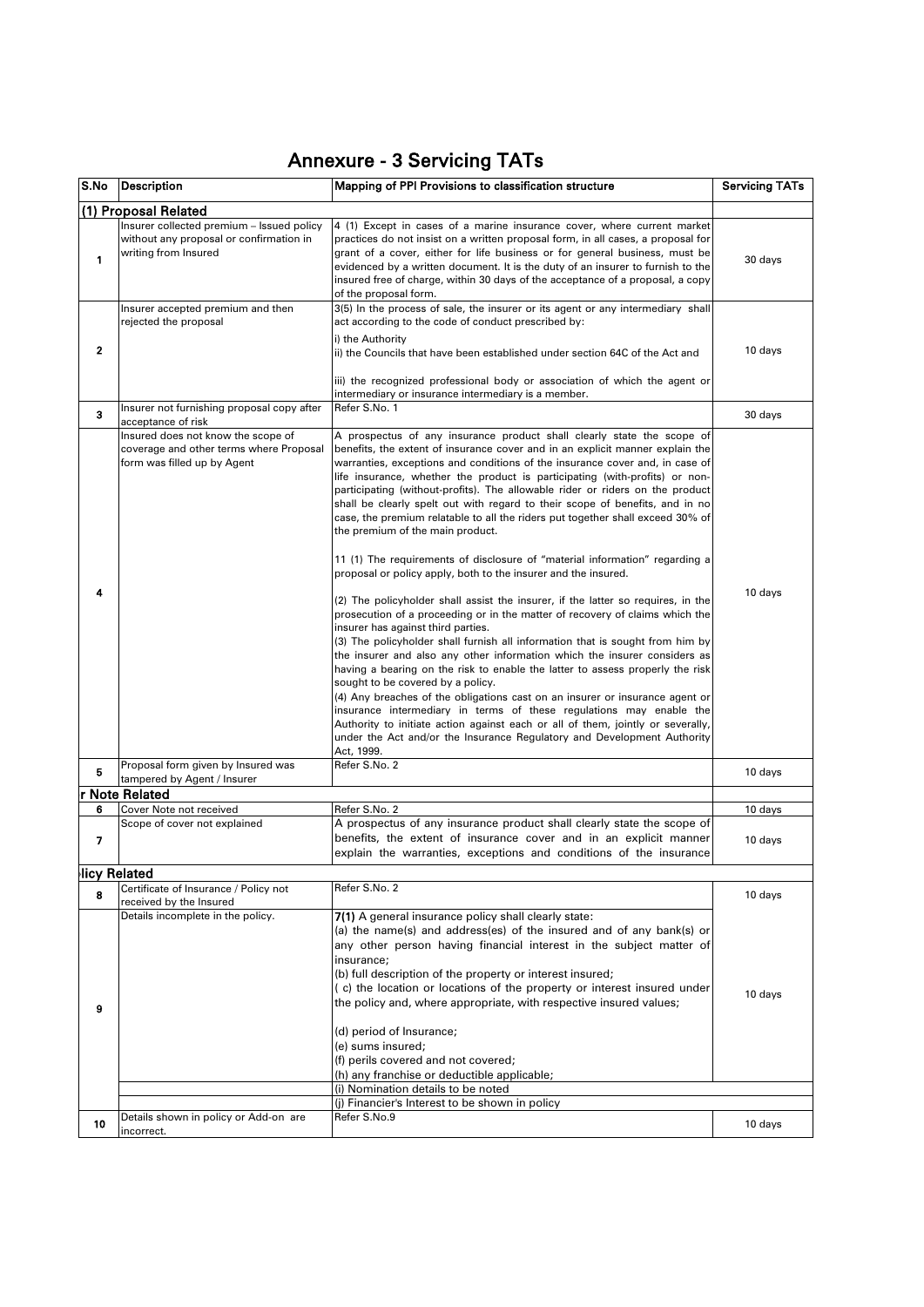| 11       | Endorsement for modification of<br>policy/add on not issued by the Insurer                                               | 10 (g) issuance of an endorsement under the policy; noting a change of<br>interest or sum assured or perils insured, financial interest of a bank<br>and other interests; and                          | $10$ days |
|----------|--------------------------------------------------------------------------------------------------------------------------|--------------------------------------------------------------------------------------------------------------------------------------------------------------------------------------------------------|-----------|
| 12       | Insured asked for cancellation of policy,<br>Insurer failed to respond                                                   | 10 (1) An insurer carrying on life or general business, as the case may be,<br>shall at all times, respond within 10 days of the receipt of any communication<br>from its policyholders in all matters | 10 days   |
| 13       | Insured asked for issue of a duplicate<br>policy – Insurer failed to issue                                               | 10(f) issuance of duplicate policy;                                                                                                                                                                    | 10 days   |
| 14       | Nomination details given by Insured not<br>noted in policy.                                                              | 10(b) noting a new nomination or change of nomination under a policy;                                                                                                                                  | 10 days   |
| 15       | Insurer cancelled policy arbitrarily without<br>serving notice                                                           | It will be fair to issue notice to Insured, before cancellation of Policy                                                                                                                              | 10 days   |
| 16       | In the renewal policy, Insurer changed the<br>terms & conditions without informing the<br>Insured                        | Policy terms, conditions and warranties; should not be changed<br>arbitrarily                                                                                                                          | $10$ days |
| 17       | Details shown in policy different from the<br>Cover Note.                                                                | Refer S.No.17                                                                                                                                                                                          | 10 days   |
| 18       | Insurer refused to accept Insured's<br>request to enhance coverage mid-term.                                             | If this request cannot be accepted, Insurer to write to Insured giving reasons.                                                                                                                        | 10 days   |
| 19       | While renewing the policy Insurer refused<br>to enhance the Sum Insured sought by                                        | Reasons for refusal to be communicated to Insured                                                                                                                                                      | 10 days   |
| 20       | Insurer forced Insured to switch over to a                                                                               |                                                                                                                                                                                                        | 10 days   |
| 21       | new policy.<br>Without the consent of Insured Insurer<br>debited customer's bank A/c / credit card<br>and issued policy. | Refer S.No. 2                                                                                                                                                                                          | 10 days   |
| 22       | Insurer refused to renew the policy without Refer S.No. 2<br>giving any reasons.                                         |                                                                                                                                                                                                        | 10 days   |
| 23       | Change of address not noted                                                                                              | Recording change of address;                                                                                                                                                                           | 10 days   |
| 24       | Product no longer available with Insurer                                                                                 |                                                                                                                                                                                                        | 10 days   |
| Premium  |                                                                                                                          |                                                                                                                                                                                                        |           |
| 25       | Premium receipt not received by Insured                                                                                  | Refer S.No. 2                                                                                                                                                                                          | 10 days   |
| 26       | Insurer calculated premium wrongly and<br>over charged the Insured.                                                      | Refer S.No. 2                                                                                                                                                                                          | 10 days   |
| 27       | Insurer loaded premium arbitrarily                                                                                       | Insured to be advised in advance                                                                                                                                                                       | 10 days   |
| 28       | Premium paid through electronic<br>modes/cheque not accepted                                                             | Insurer to make arrangements to accept Premium in all accepted modes                                                                                                                                   | 10 days   |
| 29       | Where provisional premium is collected,<br>final adjustment is not carried out                                           | Where the premium is provisional subject to adjustment, the basis of<br>adjustment of premium be stated;                                                                                               | 10 days   |
| 30       | Premium cheque bounced. Without giving<br>intimation to Insured Insurer. cancelled the<br>policy                         |                                                                                                                                                                                                        | 10 days   |
| Coverage |                                                                                                                          |                                                                                                                                                                                                        | 10 days   |
| 31       | Insurer did not attach any clauses to the<br>policy - coverage given under the policy                                    | A general insurance policy shall clearly state:<br>perils covered and not covered;                                                                                                                     | 10 days   |
| 32       | Dispute relating to Interpretation of<br>perils/exclusions/conditions/warranties                                         | Refer S.No. 2                                                                                                                                                                                          |           |
| 33       | Dispute relating to policy extension of term Refer S.No. 2<br>for Long term policies                                     |                                                                                                                                                                                                        | 10 days   |
| 34       | Wrong add on policy wording                                                                                              | Refer S.No. 2                                                                                                                                                                                          |           |
| Refund   |                                                                                                                          |                                                                                                                                                                                                        |           |
| 35       | Refund of premium due under policy not<br>received by Insured.                                                           | Insurer to make refund of premium on their own                                                                                                                                                         | $10$ days |
| 36       | Dispute regarding quantum of premium<br>refund.                                                                          | Insurer to convey to Insured as to how they arrived at the quantum of refund                                                                                                                           | 10 days   |
| Product  |                                                                                                                          |                                                                                                                                                                                                        |           |
| 37       | Product (policy) received by insured is not<br>what it was negotiated at the time of sale.                               | Refer S.No. 2                                                                                                                                                                                          | 10 days   |
| 38       | Misleading Advertisement issued by<br>Insurer. Product was different from what it<br>was advertised.                     | Refer S.No. 2                                                                                                                                                                                          | 10 days   |
| Claim    |                                                                                                                          |                                                                                                                                                                                                        |           |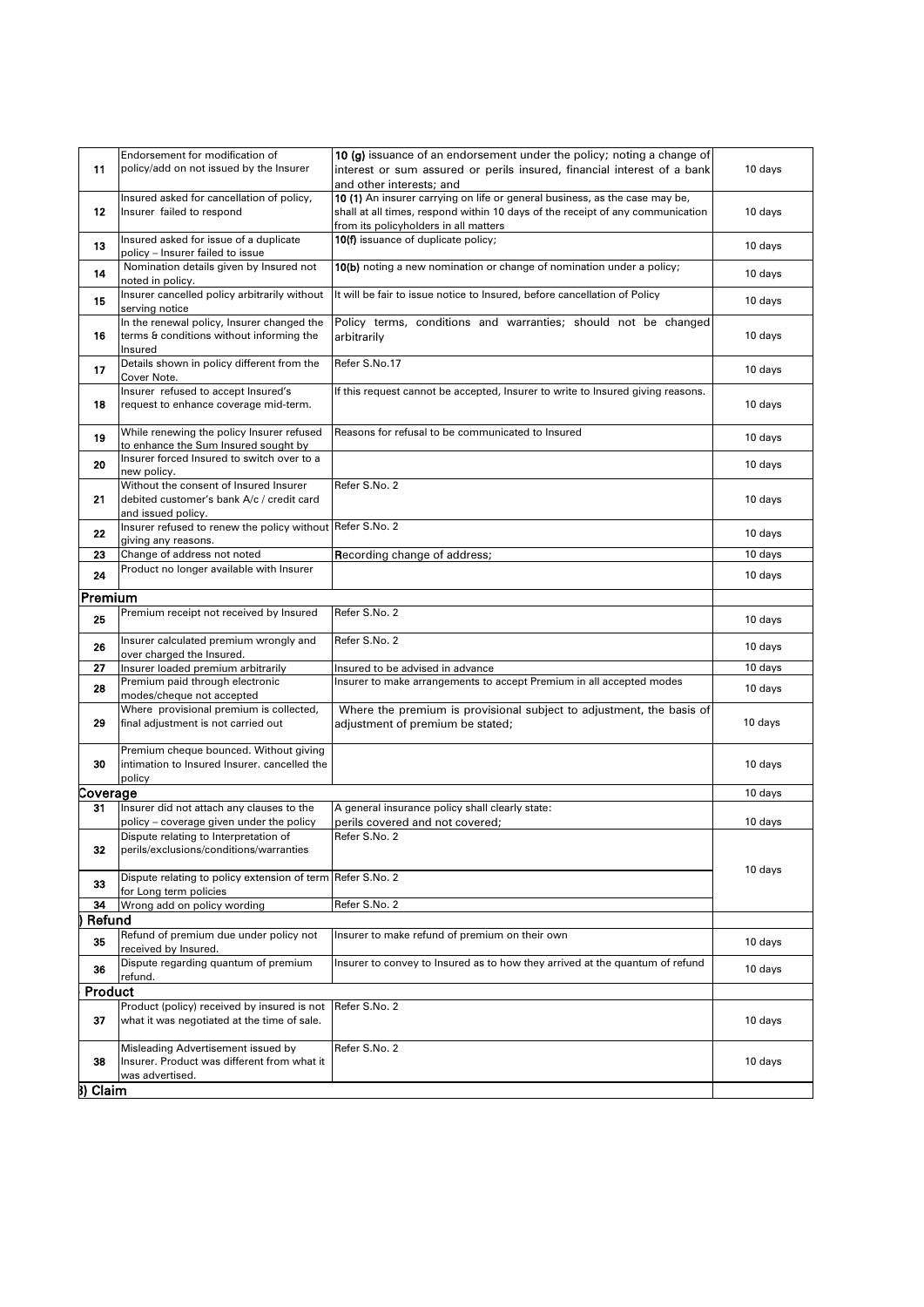| 39<br>40 | Insurer refusing to register claim<br>Insurer asking for irrelevant claim                                                                                                                         | An insured or the claimant shall give notice to the insurer of any loss<br>arising under contract of insurance at the earliest or within such<br>extended time as may be allowed by the insurer. On receipt of such a<br>communication, a general insurer shall respond immediately and give<br>clear indication to the insured on the procedures that he should follow.<br>In cases where a surveyor has to be appointed for assessing a loss/<br>claim, it shall be so done within 72 hours of the receipt of intimation<br>from the insured.<br>Refer S.no. 39                                                                                                                                                                                                                                                                                                                                                                                                     | 10 days  |
|----------|---------------------------------------------------------------------------------------------------------------------------------------------------------------------------------------------------|-----------------------------------------------------------------------------------------------------------------------------------------------------------------------------------------------------------------------------------------------------------------------------------------------------------------------------------------------------------------------------------------------------------------------------------------------------------------------------------------------------------------------------------------------------------------------------------------------------------------------------------------------------------------------------------------------------------------------------------------------------------------------------------------------------------------------------------------------------------------------------------------------------------------------------------------------------------------------|----------|
| 41       | documents<br>Insurer asking for claim documents on a                                                                                                                                              | Refer S.no. 39                                                                                                                                                                                                                                                                                                                                                                                                                                                                                                                                                                                                                                                                                                                                                                                                                                                                                                                                                        |          |
| 42       | piecemeal basis.<br>Delay in appointment of surveyor                                                                                                                                              |                                                                                                                                                                                                                                                                                                                                                                                                                                                                                                                                                                                                                                                                                                                                                                                                                                                                                                                                                                       | 72 hours |
| 43       | Insurer not issued claim form.                                                                                                                                                                    | Refer S.no. 39<br>Refer S.no. 39                                                                                                                                                                                                                                                                                                                                                                                                                                                                                                                                                                                                                                                                                                                                                                                                                                                                                                                                      | 10 days  |
| 44       | Delay in conducing survey.                                                                                                                                                                        | Insurer should advise the Surveyor to stick to the time -frame                                                                                                                                                                                                                                                                                                                                                                                                                                                                                                                                                                                                                                                                                                                                                                                                                                                                                                        | 10 days  |
| 45       | Surveyor delayed issue of his report.                                                                                                                                                             | Where the insured is unable to furnish all the particulars required by<br>the surveyor or where the surveyor does not receive the full<br>cooperation of the insured, the insurer or the surveyor as the case may<br>be, shall inform in writing the insured about the delay that may result in<br>the assessment of the claim. The surveyor shall be subjected to the<br>code of conduct laid down by the Authority while assessing the loss,<br>and shall communicate his findings to the insurer within 30 days of his<br>appointment with a copy of the report being furnished to the insured, if<br>he so desires. Where, in special circumstances of the case, either due<br>to its special and complicated nature, the surveyor shall under<br>intimation to the insured, seek an extension from the insurer for<br>submission of his report. In no case shall a surveyor take more than six<br>months from the date of his appointment to furnish his report. | 30 days  |
| 46       | Survey report copy not issued to the<br>Insured by the surveyor.                                                                                                                                  | Refer S.No. 45                                                                                                                                                                                                                                                                                                                                                                                                                                                                                                                                                                                                                                                                                                                                                                                                                                                                                                                                                        | 30 days  |
| 47       | Difference between assessed loss and<br>amount settled by Insurer.                                                                                                                                | Insurer should explain to the Insured the reasons                                                                                                                                                                                                                                                                                                                                                                                                                                                                                                                                                                                                                                                                                                                                                                                                                                                                                                                     | 10 days  |
| 48       | Insurer reduced the Quantum of claim for<br>reasons not indicated in the policy.                                                                                                                  | Refer S.No. 47                                                                                                                                                                                                                                                                                                                                                                                                                                                                                                                                                                                                                                                                                                                                                                                                                                                                                                                                                        |          |
| 49       | Insurer failed to make offer of settlement to<br>Insured after receipt of survey report.                                                                                                          | On receipt of the survey report or the additional survey report, as the<br>case may be, an insurer shall within a period of 30 days offer a<br>settlement of the claim to the insured. If the insurer, for any reasons to<br>be recorded in writing and communicated to the insured, decides to<br>reject a claim under the policy, it shall do so within a period of 30 days<br>from the receipt of the survey report or the additional survey report, as<br>the case may be.                                                                                                                                                                                                                                                                                                                                                                                                                                                                                        | 30 days  |
| 50       | Insurer not disposed of the claim                                                                                                                                                                 | Without valid reasons, Insurer should not keep any Claim beyond the time<br>trame                                                                                                                                                                                                                                                                                                                                                                                                                                                                                                                                                                                                                                                                                                                                                                                                                                                                                     | 30 days  |
| 51       | Insurer not issued claim cheque inspite of<br>offer of settlement.                                                                                                                                | Upon acceptance of an offer of settlement as stated in sub-regulation<br>(5) by the insured, the payment of the amount due shall be made within<br>7 days from the date of acceptance of the offer by the insured. In the<br>cases of delay in the payment, the insurer shall be liable to pay interest<br>at a rate which is 2% above the bank rate prevalent at the beginning of<br>the financial year in which the claim is reviewed by it.                                                                                                                                                                                                                                                                                                                                                                                                                                                                                                                        | 7 days   |
| 52       | Cheque issued by Insurer is bounced.                                                                                                                                                              | Insurer should send fresh cheque /draft, the moment they come to know<br>about the bouncing of the cheque                                                                                                                                                                                                                                                                                                                                                                                                                                                                                                                                                                                                                                                                                                                                                                                                                                                             | 10 days  |
| 53       | Name of Insured wrongly written in the<br>claim cheque.                                                                                                                                           | Insurer should doubly make sure not allow such errors                                                                                                                                                                                                                                                                                                                                                                                                                                                                                                                                                                                                                                                                                                                                                                                                                                                                                                                 | 10 days  |
| 54       | Insurer closed the claim without advising<br>the Insured any reasons.                                                                                                                             | Refer S.No. 47                                                                                                                                                                                                                                                                                                                                                                                                                                                                                                                                                                                                                                                                                                                                                                                                                                                                                                                                                        | 10 days  |
| 55       | Dispute between Insured and Insurer on<br>(a)Rate of depreciation applied, (b) amount<br>allowed towards Labour charges (Motor<br>claim), (c) deduction of salvage value, (d)<br>obsolete factor. | Insurer should write to the Insured and resolve the disputes                                                                                                                                                                                                                                                                                                                                                                                                                                                                                                                                                                                                                                                                                                                                                                                                                                                                                                          | 10 days  |
| 56       | Dispute on mode of claim settlement -<br>Total loss / cash loss vis-à-vis repair basis.                                                                                                           |                                                                                                                                                                                                                                                                                                                                                                                                                                                                                                                                                                                                                                                                                                                                                                                                                                                                                                                                                                       | 30 days  |
| 57       | Claim denied due to alleged non-<br>cooperation of Insured                                                                                                                                        |                                                                                                                                                                                                                                                                                                                                                                                                                                                                                                                                                                                                                                                                                                                                                                                                                                                                                                                                                                       | 30 days  |
| 58       | Insurer repudiated claim due to delay in<br>intimation of claim by Insured.                                                                                                                       | It would be proper to ascertain the reasons for delayed intimation and<br>consider admission of claim on merits                                                                                                                                                                                                                                                                                                                                                                                                                                                                                                                                                                                                                                                                                                                                                                                                                                                       | 10 days  |
|          |                                                                                                                                                                                                   |                                                                                                                                                                                                                                                                                                                                                                                                                                                                                                                                                                                                                                                                                                                                                                                                                                                                                                                                                                       |          |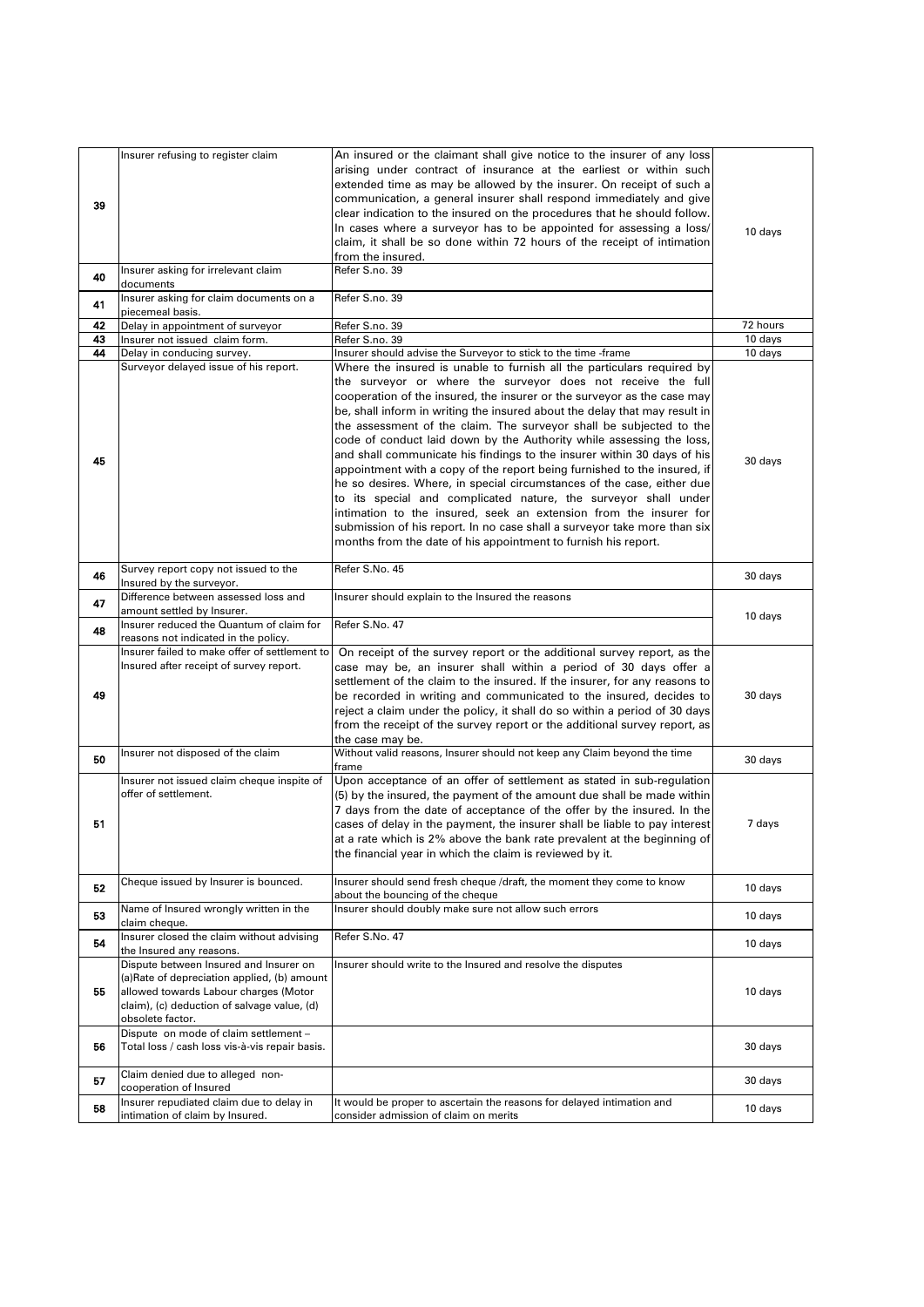| 59          | Insurer repudiated claim due to delay in<br>submission of claim documents by the<br>Insured.                | Without giving notice in advance calling for required documents, Insurer not<br>repudiate a claim | 10 days   |
|-------------|-------------------------------------------------------------------------------------------------------------|---------------------------------------------------------------------------------------------------|-----------|
| 60          | Insurer repudiated the claim based on 2nd<br>surveyor's recommendation.                                     | Insurer should give reasons in the letter of repudiation                                          | 10 days   |
| 61          | Insurer repudiated the claim due to alleged Refer S.No. 55<br>breach of policy condition / warranty.        |                                                                                                   | 10 days   |
| 62          | Insurer repudiated claim due to dispute on<br>premium paid.                                                 | Refer S.No. 55                                                                                    | 10 days   |
| 63          | Insurer repudiated claim due to alleged<br>fraud.                                                           |                                                                                                   | 10 days   |
| 64          | Claim repudiated without giving reasons                                                                     | Refer S.No. 59                                                                                    | 10 days   |
| 65          | Insurer repudiated claim due to "pre-<br>existing disease exclusion" (Health<br>Insurance).                 |                                                                                                   | 10 days   |
| 66          | Claim repudiation by Insurer due to<br>bouncing of premium cheque presented<br>late by Insurer.             |                                                                                                   | 10 days   |
| 67          | Insurer repudiated claim due to alleged<br>carelessness of Insured.                                         |                                                                                                   | 10 days   |
| 68          | Delay on the part of TPA to arrange claim<br>reimbursement (Health claim).                                  |                                                                                                   | 30 days   |
| 69          | TPA reduces estimate given by the hospital<br>without any reason.                                           |                                                                                                   | 10 days   |
| 70          | Delay on the part of TPA to provide<br>cashless facility.                                                   |                                                                                                   | $10$ days |
| 71          | TPA refuses to extend cashless facility to<br>the Insured.                                                  |                                                                                                   | 10 days   |
|             | (9) Distance marketing                                                                                      |                                                                                                   |           |
| 72          | Insurer calls for solicitation of business<br>inspite of client registering in DNC                          |                                                                                                   | 10 days   |
| 73          | Insurer making repeated and unsolicited<br>calls                                                            |                                                                                                   | 10 days   |
| 74          | Mis-selling on distant calling                                                                              |                                                                                                   | 10 days   |
| 75          | Explaining excessive features of a policy to<br>a prospect on calls                                         |                                                                                                   | 10 days   |
| 76          | Insurer debiting premium on cards<br>arbitrarily                                                            |                                                                                                   | 10 days   |
| 77          | Insurer not refunding amount debited<br>arbitrarily on Credit cards                                         |                                                                                                   | 10 days   |
| (10) Others |                                                                                                             |                                                                                                   |           |
| 78          | <b>IDV</b> related disputes                                                                                 |                                                                                                   | 10 days   |
| 79          | Higher/wrong deductible imposed by<br>Insurer                                                               |                                                                                                   | 10 days   |
| 80          | Insurer imposed additional conditions<br>wrongly.                                                           |                                                                                                   | 10 days   |
| 81          | TPA not sent ID card to Insured (Health<br>claim).                                                          |                                                                                                   | 10 days   |
| 82          | Insurer not considered the cumulative<br>bonus in claim settlement (PA or Health<br>claim).                 | Cumulative bonus relevant to PA or Health policy should be allowed                                | 10 days   |
| 83          | Insurer not given no claim bonus (Motor<br>Insurance)                                                       | Insurer should allow No Claim Bonus as per entitlement                                            | 10 days   |
| 84          | Insurer gave premium quote but later went<br>back on acceptance of risk.                                    | The quote should indicate the validity period                                                     | 10 days   |
| 85          | Insurer failed to clarify the queries raised<br>by Insured.                                                 | Refer S.No. 12                                                                                    | 10 days   |
| 86          | TPA not sending pre-authorization to the<br>Hospital (denial of cashless facility).                         |                                                                                                   | 10 days   |
| 87          | Insurer not given eligible discount in<br>premium (Family Discount on Health / PA<br>policy/package policy) | Refer S.No. 12                                                                                    | $10$ days |
| 88          | Misbehavior of surveyor towards the<br>Insured.                                                             |                                                                                                   | 10 days   |
| 89          | Insurer not taken any loss prevention<br>measures upon reporting of a claim by<br>Insured.                  |                                                                                                   | 10 days   |